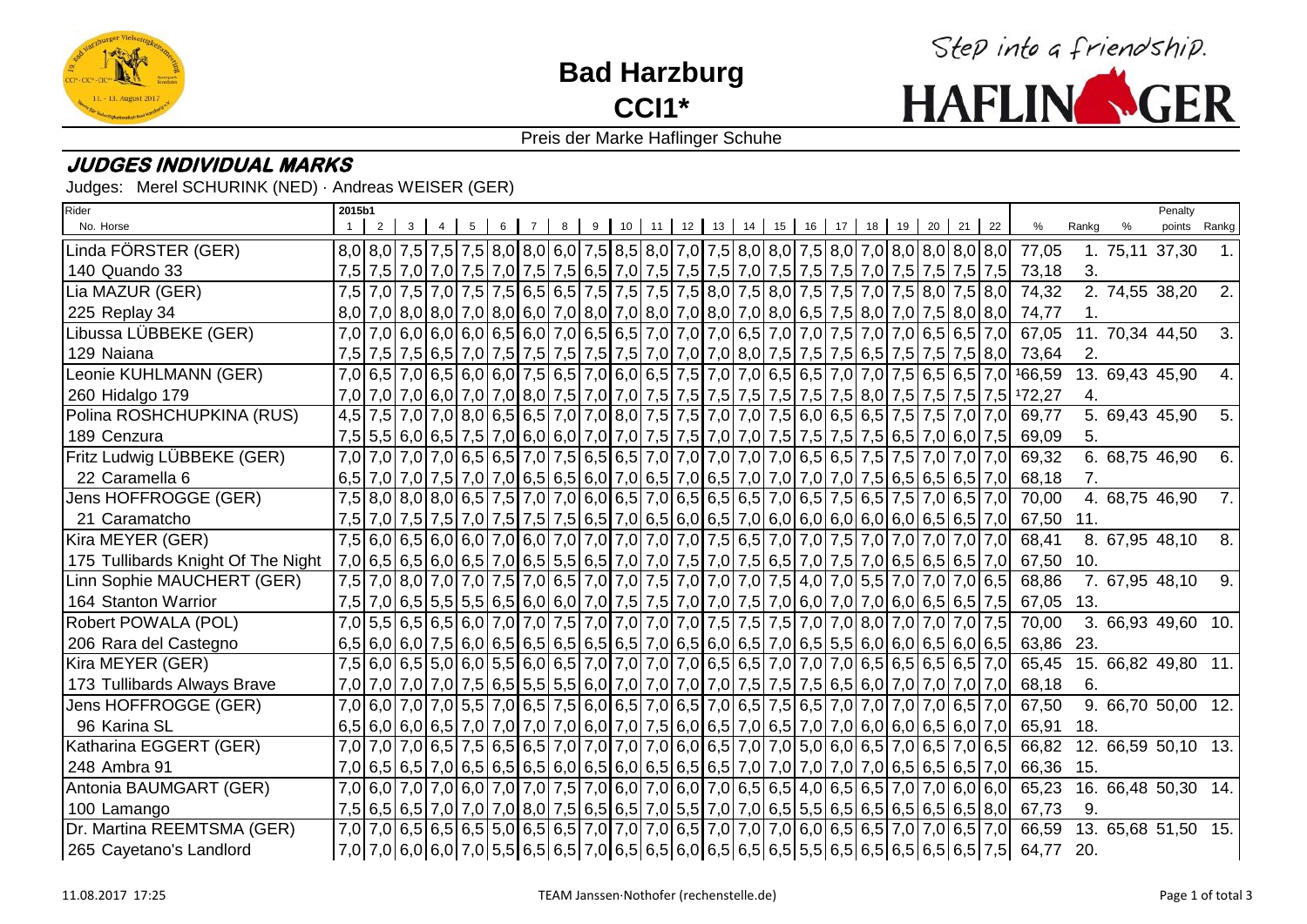

**Bad Harzburg CCI1\***



### Preis der Marke Haflinger Schuhe

## **JUDGES INDIVIDUAL MARKS**

Judges: Merel SCHURINK (NED) · Andreas WEISER (GER)

| Rider                       | 2015b1 |   |   |   |   |   |          |                                                                                                     |  |  |  |  |                                  |  |                                                                                                                         |       | Penalty                   |  |
|-----------------------------|--------|---|---|---|---|---|----------|-----------------------------------------------------------------------------------------------------|--|--|--|--|----------------------------------|--|-------------------------------------------------------------------------------------------------------------------------|-------|---------------------------|--|
| No. Horse                   |        | 2 | 3 | 5 | 6 | 8 | $9 \mid$ | $10$ 11                                                                                             |  |  |  |  | 12 13 14 15 16 17 18 19 20 21 22 |  | %                                                                                                                       | Rankg | points Rankg              |  |
| Peer Christian AHNERT (GER) |        |   |   |   |   |   |          |                                                                                                     |  |  |  |  |                                  |  | 7,0 6,0 6,5 6,5 5,0 7,0 6,5 7,0 6,0 6,5 6,5 6,0 6,5 6,5 7,0 5,0 6,0 6,0 6,0 6,0 7,0 7,0 63,41 21 65,57 51,60            |       |                           |  |
| 86 Hommage A Betti          |        |   |   |   |   |   |          |                                                                                                     |  |  |  |  |                                  |  | 7,5 6,0 6,5 6,5 6,5 6,5 6,5 7,5 7,5 6,0 7,0 7,0 7,0 6,5 7,5 7,0 7,0 6,5 6,0 6,5 6,0 6,5 7,5 7,5 67,73                   | 8.    |                           |  |
| Luisa MENCKE (GER)          |        |   |   |   |   |   |          |                                                                                                     |  |  |  |  |                                  |  | 7,0 6,0 6,5 6,5 7,0 7,0 6,5 7,0 6,0 7,0 7,0 5,5 7,0 6,5 7,0 6,5 4,5 7,0 6,5 6,5 6,5 7,0 164,55 19. 65,57 51,60          |       |                           |  |
| 223 Sonni Boy               |        |   |   |   |   |   |          |                                                                                                     |  |  |  |  |                                  |  | $6,5 6,5 7,0 7,0 7,5 7,0 7,5 7,0 7,5 7,0 7,0 5,0 6,5 6,5 7,0 7,0 6,0 6,0 6,5 6,5 7,0 7,0 6,59$ 14.                      |       |                           |  |
| Robert POWALA (POL)         |        |   |   |   |   |   |          | 8,0 7,0 6,0 7,0 4,0 7,0 6,0 6,5 6,5 6,5 7,0 7,0 7,0 6,5 7,0 6,5 7,0 7,0 7,0 7,0 7,0 7,0 7,0 7,0     |  |  |  |  |                                  |  |                                                                                                                         |       | 67,05 10 65,34 52,00 18.  |  |
| 207 Reuccio del Castegno    |        |   |   |   |   |   |          | 7,0 6,5 6,5 6,0 6,5 5,5 6,5 6,0 5,5 6,0 6,0 6,0 6,5 7,0 7,0 6,0 6,5 6,0 6,5 6,5 6,5 6,5 6,5 6,5 7,0 |  |  |  |  |                                  |  | 63,64 24.                                                                                                               |       |                           |  |
| Svenja HANSEN (GER)         |        |   |   |   |   |   |          |                                                                                                     |  |  |  |  |                                  |  | 6,5 7,0 5,5 6,0 6,0 6,0 6,0 6,0 6,5 6,5 7,0 6,5 6,5 6,0 6,5 6,0 6,0 5,5 6,5 6,5 6,5 6,0 6,5 62,73 24 64,89 52,70 19.    |       |                           |  |
| 30 Charly Brown 311         |        |   |   |   |   |   |          |                                                                                                     |  |  |  |  |                                  |  | $6,5 6,5 6,0 7,0 6,5 5,5 6,0 6,0 6,0 7,0 7,0 7,0 7,5 7,0 7,0 7,0 7,5 6,5 7,0 7,0 7,0 67,05 12.$                         |       |                           |  |
| Tina BEIGEL (GER)           |        |   |   |   |   |   |          | 7,0 6,5 6,0 7,0 6,0 7,0 5,5 6,0 5,0 6,5 6,5 6,5 6,5 6,5 7,0 6,0 7,0 7,0 6,5 6,0 6,5 6,5 6,5         |  |  |  |  |                                  |  |                                                                                                                         |       | 64,09 20. 64,89 52,70 20. |  |
| 6 Batista 4                 |        |   |   |   |   |   |          |                                                                                                     |  |  |  |  |                                  |  | $7,5$  7,0 6,5 6,5 6,0 6,5 6,0 6,0 5,5 7,0 7,0 7,0 6,5 7,0 6,5 6,5 6,5 7,0 6,5 6,5 6,5 6,5 6,5 6568 19.                 |       |                           |  |
| Finja ASCHE (GER)           |        |   |   |   |   |   |          |                                                                                                     |  |  |  |  |                                  |  | $6,0 7,0 5,5 6,5 5,0 6,0 6,5 7,0 6,5 6,5 6,5 6,5 7,0 7,0 6,5 6,5 7,0 6,5 7,0 6,5 6,5 6,5 6,77$ 17. 64,77 52,80 21.      |       |                           |  |
| 72 Farina                   |        |   |   |   |   |   |          | 7,5 7,0 6,5 6,5 5,5 6,0 7,0 7,0 6,5 6,0 6,0 6,0 6,5 6,5 6,5 6,5 6,5 6,5 6,5 6,5 6,6 6,0 6,5 7,0     |  |  |  |  |                                  |  | 64,77 21.                                                                                                               |       |                           |  |
| Katharina TIETZ (GER)       |        |   |   |   |   |   |          | $6,5 6,0 7,0 6,5 7,0 6,5 6,5 6,0 6,5 5,5 6,0 6,0 6,0 6,5 6,5 6,0 6,5 6,0 6,0 6,5 6,5 6,5 6,5 $      |  |  |  |  |                                  |  |                                                                                                                         |       | 63,18 22. 64,66 53,00 22. |  |
| 4 Aspen T                   |        |   |   |   |   |   |          |                                                                                                     |  |  |  |  |                                  |  | 66,14 16.                                                                                                               |       |                           |  |
| Lisa HOPSTER (GER)          |        |   |   |   |   |   |          | 7,0 6,5 6,5 7,0 5,0 7,0 4,5 4,5 5,5 6,0 6,5 7,0 7,0 7,0 6,0 6,0 7,5 5,0 6,0 6,0 6,0 7,0             |  |  |  |  |                                  |  |                                                                                                                         |       | 62,05 25. 63,98 54,00 23. |  |
| 235 Captains Clover         |        |   |   |   |   |   |          |                                                                                                     |  |  |  |  |                                  |  | 7,0 7,0 6,5 6,5 6,6 7,0 5,5 6,0 7,0 6,5 6,0 6,0 6,6 6,5 7,0 7,0 7,0 6,5 7,0 7,0 6,5 6,0 6,5 7,5 65,91 17.               |       |                           |  |
| Loort FLEDDERMANN (GER)     |        |   |   |   |   |   |          |                                                                                                     |  |  |  |  |                                  |  | 7,0 8,0 6,5 7,0 5,0 7,0 5,5 5,5 6,0 6,0 6,0 6,5 6,5 6,5 7,0 3,0 6,5 6,0 7,0 7,0 6,0 6,0 62,73 23 62,73 55,90 24.        |       |                           |  |
| 267 Obella 2                |        |   |   |   |   |   |          |                                                                                                     |  |  |  |  |                                  |  | $7,0 7,0 7,0 6,5 6,0 6,5 6,0 6,0 6,0 6,0 7,0 6,0 6,5 7,5 7,0 4,0 5,5 5,5 6,0 6,0 6,5 6,5 62,73$ 25.                     |       |                           |  |
| Jacopo COMELLI (ITA)        |        |   |   |   |   |   |          | 7,0 7,0 8,0 7,0 7,0 7,0 7,0 6,0 5,5 5,5 6,0 6,0 6,0 6,0 6,5 7,0 7,0 6,5 4,5 6,5 6,5 6,5 6,5 6,5 7,0 |  |  |  |  |                                  |  |                                                                                                                         |       | 64,77 17 62,39 56,40 25.  |  |
| 210 Ugo du Perron           |        |   |   |   |   |   |          |                                                                                                     |  |  |  |  |                                  |  | $6,5 6,5 7,0 6,5 6,0 6,0 5,5 5,5 6,0 5,5 5,5 6,0 6,5 5,5 6,0 6,0 5,0 6,0 6,0 6,0 6,5 6,0 6,00$                          |       |                           |  |
| Sven LUX (GER)              |        |   |   |   |   |   |          |                                                                                                     |  |  |  |  |                                  |  | 7,0 6,5 5,5 6,5 5,5 5,0 6,0 5,5 6,0 6,0 7,0 5,5 6,0 6,0 7,0 5,5 6,5 6,5 6,5 6,0 6,0 6,0 6,5 61,14 27 61,59 57,60 26     |       |                           |  |
| 246 Darboven 2              |        |   |   |   |   |   |          |                                                                                                     |  |  |  |  |                                  |  | 7,0 7,0 5,5 6,5 5,5 6,0 6,5 6,0 6,5 6,0 6,5 6,0 5,5 6,0 6,5 6,0 6,0 6,5 6,6 6,6 6,0 6,5 5,5 6,5 62,05 27.               |       |                           |  |
| Marine BOUET ERBIN (FRA)    |        |   |   |   |   |   |          |                                                                                                     |  |  |  |  |                                  |  | 7,0 5,5 6,5 7,0 4,5 6,5 6,0 5,5 5,0 6,5 7,0 6,0 6,5 6,5 6,5 6,0 6,0 6,0 6,0 6,0 6,0 6,0 6,0 61,36 26 61,59 57,60        |       |                           |  |
| 212 Vicomte de Loume        |        |   |   |   |   |   |          |                                                                                                     |  |  |  |  |                                  |  | $6,5 6,0 6,5 6,5 6,0 6,5 6,0 6,0 5,0 6,0 6,0 6,0 6,0 6,5 7,0 6,5 6,0 6,0 6,0 6,0 6,5 6,5 6,5 6,28.$                     |       |                           |  |
| Julia BERELS (GER)          |        |   |   |   |   |   |          |                                                                                                     |  |  |  |  |                                  |  | $6,5$  7,0 5,5 5,5 6,0 6,0 6,0 5,0 6,0 4,0 6,0 5,0 6,0 6,5 6,5 5,0 5,0 7,0 5,5 6,0 6,5 6,0  58,41                       |       | 29. 61,48 57,80 28.       |  |
| 127 Mystik                  |        |   |   |   |   |   |          |                                                                                                     |  |  |  |  |                                  |  | 64,55 22.                                                                                                               |       |                           |  |
| Christoph HEIDEN (AUT)      |        |   |   |   |   |   |          |                                                                                                     |  |  |  |  |                                  |  |                                                                                                                         |       | 59,09 28 60,68 59,00 29.  |  |
| 243 Dockley                 |        |   |   |   |   |   |          |                                                                                                     |  |  |  |  |                                  |  | $6,0 6,0 6,0 6,0 6,0 6,0 6,0 6,5 6,0 6,5 6,5 6,0 6,0 6,5 6,5 6,5 7,0 6,0 6,0 6,5 6,0 6,2,27$ 26.                        |       |                           |  |
| Petr VESELOVSKY (CZE)       |        |   |   |   |   |   |          | $6,0 5,5 6,5 6,0 5,5 6,0 6,0 5,5 5,5 6,0 5,0 5,0 5,0 5,5 6,0 6,0 4,5 6,5 5,5 6,0 5,5 6,0 $          |  |  |  |  |                                  |  |                                                                                                                         |       | 56,82 30. 57,50 63,80 30. |  |
| 239 Lanndis                 |        |   |   |   |   |   |          |                                                                                                     |  |  |  |  |                                  |  | $6,0 6,0 5,0 6,0 6,0 6,0 5,5 5,5 5,5 5,5 6,0 6,0 5,5 5,5 6,0 6,0 5,5 7,0 5,5 6,0 6,0 6,0 58,18$ 31.                     |       |                           |  |
| Louise BRACHTVOGEL (GER)    |        |   |   |   |   |   |          |                                                                                                     |  |  |  |  |                                  |  | $6,0 5,0 5,0 5,5 5,0 5,0 5,0 6,0 4,5 5,0 6,5 6,5 5,0 6,0 5,5 6,0 5,0 6,5 6,0 5,0 6,0 5,0 6,0;55,45$ 31. 57,05 64,40 31. |       |                           |  |